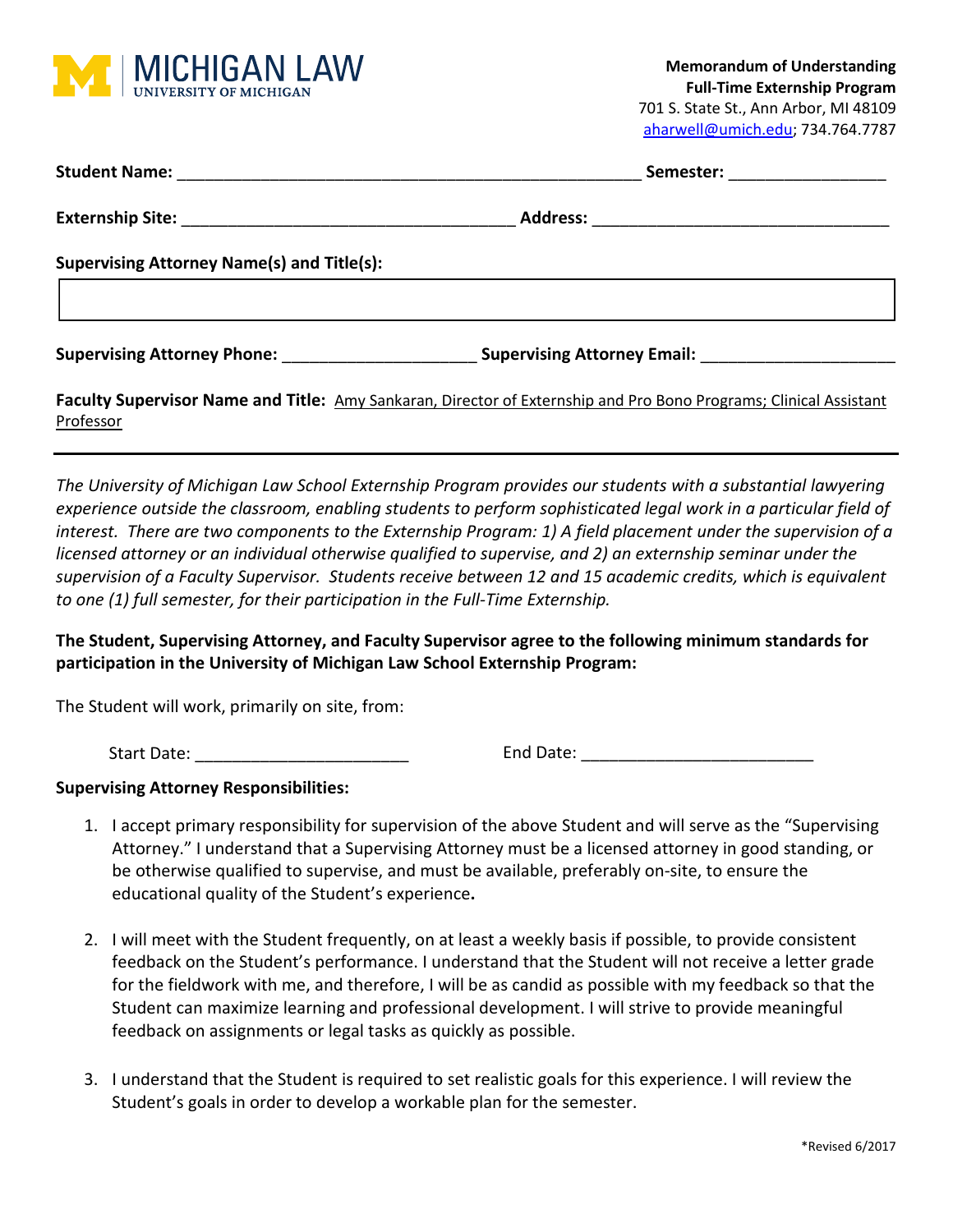- 4. I will take part in a site visit near the middle of the semester with either the Faculty Supervisor or another designated faculty member and that the site visit will be conducted either in-person or via Skype or other videoconference means when possible. I will complete a mid-term and final evaluation of the Student's performance and meet with the Student to discuss both evaluations.
- 5. I will provide the Student with meaningful and challenging legal work that 1) exposes the Student to the variety of legal tasks and issues that a lawyer in this practice regularly confronts and 2) allows the Student to develop legal skills, legal judgment, ethical sensibilities, and problem-solving skills. Whenever possible, I will allow the Student to participate in or observe staff meetings, client meetings, court proceedings, and the like. I generally will not assign the Student primarily make-work tasks, such as copying, intake, or covering the front desk.
- 6. I will provide the Student with an adequate workspace at the site and the necessary tools and resources to complete assignments.
- 7. I understand that the Student is enrolled in a required seminar taught by the Faculty Supervisor and that the Student will be required both to submit regular reflective essays to the Faculty Supervisor and participate in an on-line forum with the other externship students. I will talk to the Student about the confidentiality rules in our office to ensure that the Student does not violate confidentiality through participating in the seminar.
- 8. If I have any concerns, questions, or difficulties, I will immediately contact the Faculty Supervisor.

## **Student Responsibilities:**

- 1. I will work at least 36 hours per week from the first day of classes through the last day of classes, or in the alternative, for a longer time and duration agreed upon by me, the Supervising Attorney, and the Faculty Supervisor in advance.
- 2. I will follow my site's policies regarding work hours, holidays, weather days, and sick days, and I will seek permission from the Supervising Attorney for any modifications in the work schedule. If I will be absent for more than two days, I will notify/seek permission from the Faculty Supervisor, as well.
- 3. I will seek clarification and advice from attorneys at the site in a timely manner, and I will conduct myself with professionalism and integrity.
- 4. I will articulate detailed goals at the beginning of my Externship, which I will share with the Supervising Attorney and others as appropriate. I will continuously assess my progress toward my goals and reevaluate or change my goals as needed.
- 5. I will self-assess my performance on each assignment I complete, focusing on what I did well and what I could do better. I will seek feedback from assigning attorneys, as appropriate, so I can grow and learn from my assignments. I will reflect on what I am seeing, hearing, doing, and learning.
- 6. I will ensure that I understand the confidentiality policies at my site, and I will speak to the Supervising Attorney or others at the site to clarify my confidentiality obligations should questions arise. I